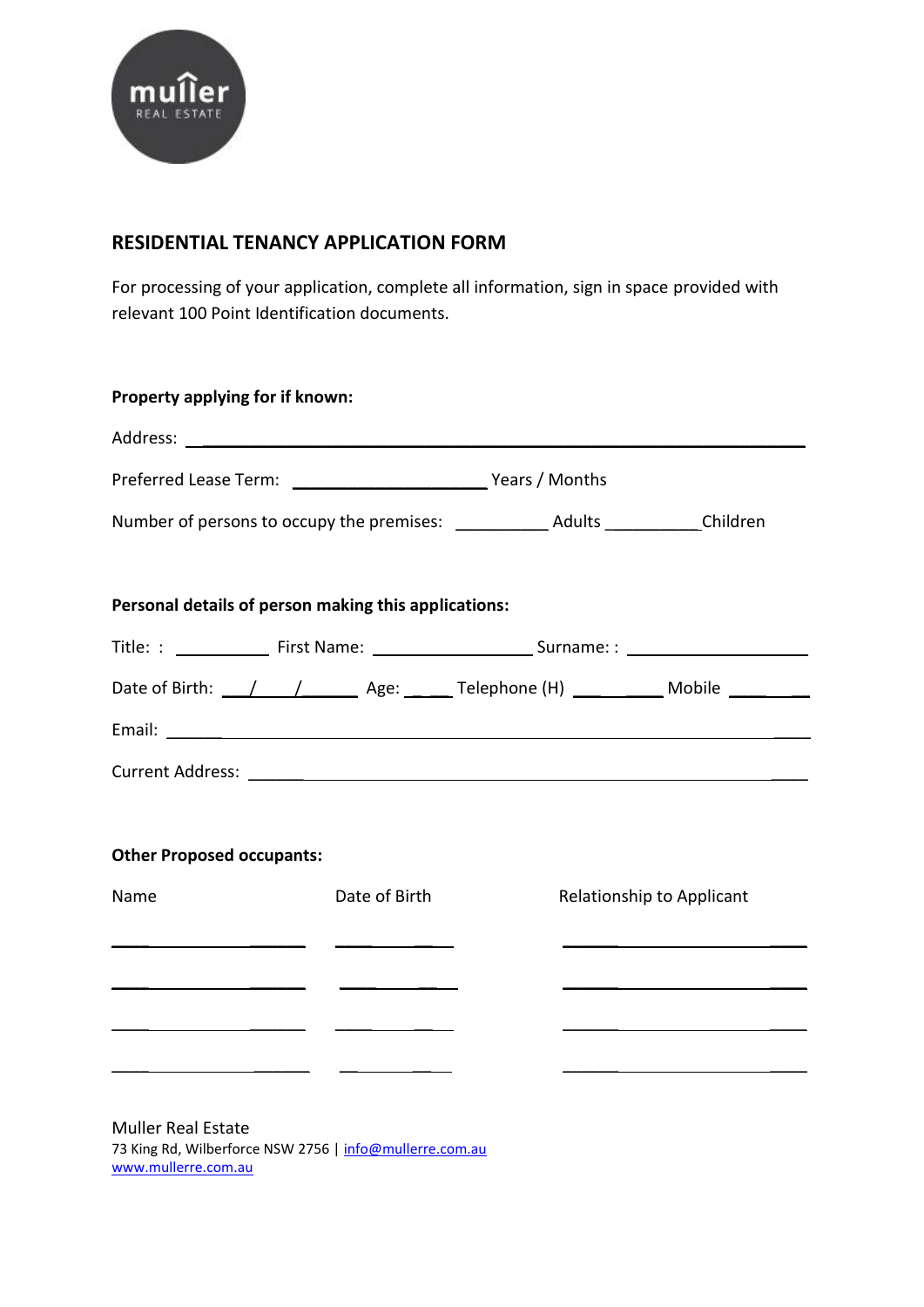| <b>Emergency Contact:</b>                           |                                                                                                     |  |
|-----------------------------------------------------|-----------------------------------------------------------------------------------------------------|--|
|                                                     |                                                                                                     |  |
|                                                     |                                                                                                     |  |
| <b>Employment Details:</b>                          |                                                                                                     |  |
|                                                     |                                                                                                     |  |
|                                                     |                                                                                                     |  |
|                                                     | Length of employment: _______________ Net Income: _____________ per week/month/annum                |  |
| <b>Government Benefits &amp; Other Information:</b> |                                                                                                     |  |
|                                                     | Car Registration: ________________________Type: ______________Driver's Licence Number: ____________ |  |
|                                                     | Previous Employer (if above less than 2 years) __________________________________                   |  |
|                                                     | Do you have Pets: _______________Specify: ________________________Pet Registration Papers: Yes/ No  |  |
| <b>Applicant History:</b>                           | How long have you lived at your current address:? ______________________________                    |  |
|                                                     |                                                                                                     |  |
|                                                     | Rent paid: _______________________per week / month Tenancy Term: _______________                    |  |
|                                                     |                                                                                                     |  |
|                                                     |                                                                                                     |  |
|                                                     |                                                                                                     |  |
|                                                     | Rent paid: ______________________per week / month Tenancy Term: ________________                    |  |
|                                                     |                                                                                                     |  |

Muller Real Estate 73 King Rd, Wilberforce NSW 2756 [| info@mullerre.com.au](mailto:info@mullerre.com.au) [www.mullerre.com.au](file:///C:/Users/Thomas/AppData/Local/Microsoft/Windows/Temporary%20Internet%20Files/Content.Outlook/PJ1Y5NFQ/www.mullerre.com.au)